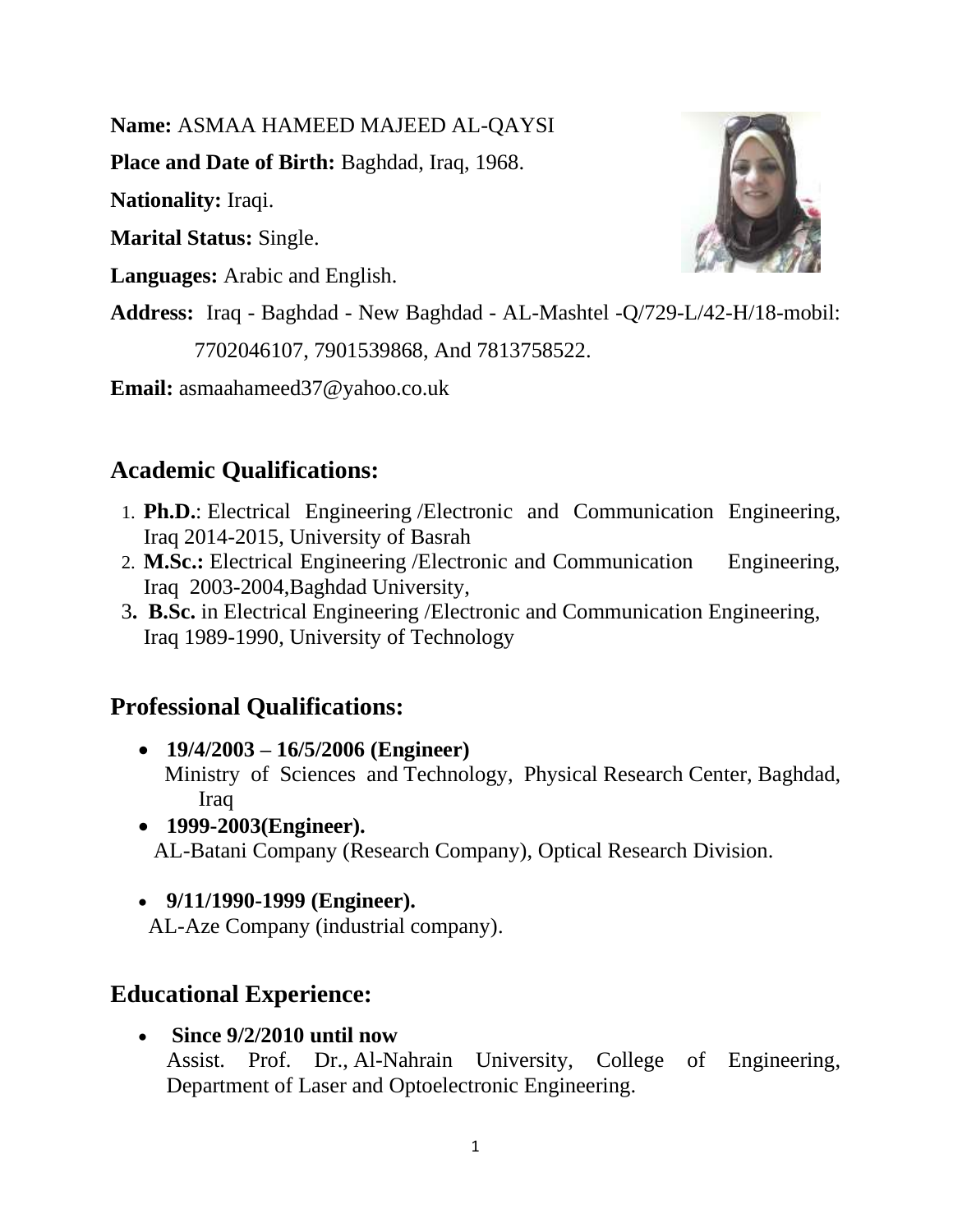- **Period: 16/5/2006 -9/2/2010.**
	- $\checkmark$  Senior Lecturer, Al-Nahrain University, College of Engineering Department of Electronic and Communications Engineering.
- **Period: 2003 - 2006**
	- $\checkmark$  External lecturer in Baghdad University/ College of engineering / Department of Electronic and Communications Engineering.
	- $\checkmark$  External lecturer in Baghdad University/ College of engineering / Department of Electrical Engineering.

# **Teaching Courses:**

The teaching loads in Baghdad University / Al Nahrain University - Baghdad

- 1. Microwave  $(4<sup>th</sup> class)$ .
- 2. Electronic Communication  $(4<sup>th</sup> class)$ .
- 3. Transmission Lines  $(2<sup>nd</sup> class)$ .
- 4. Statistical Analysis (2nd class).
- 5. Electronic Communication (3rd class)
- 6. Electronic I  $(2<sup>nd</sup> class)$
- 7. Electronic II (2nd class)
- 8. Electronic III (3rd class)
- 9. Communication Theory (3rd class)

# **Promotions:**

- 1. Assistant Lecturer (2006-2015)
- 2. Lecturer (2015-7/4/2019))
- 3. Assist.Prof. Dr. (7/4/2019-until now)

### **Areas of Research and Expertise:**

- 1. Design and Analysis of Dielectric Resonator Antennas
- 2. Design and Analysis of Microstrip Patch Antenna.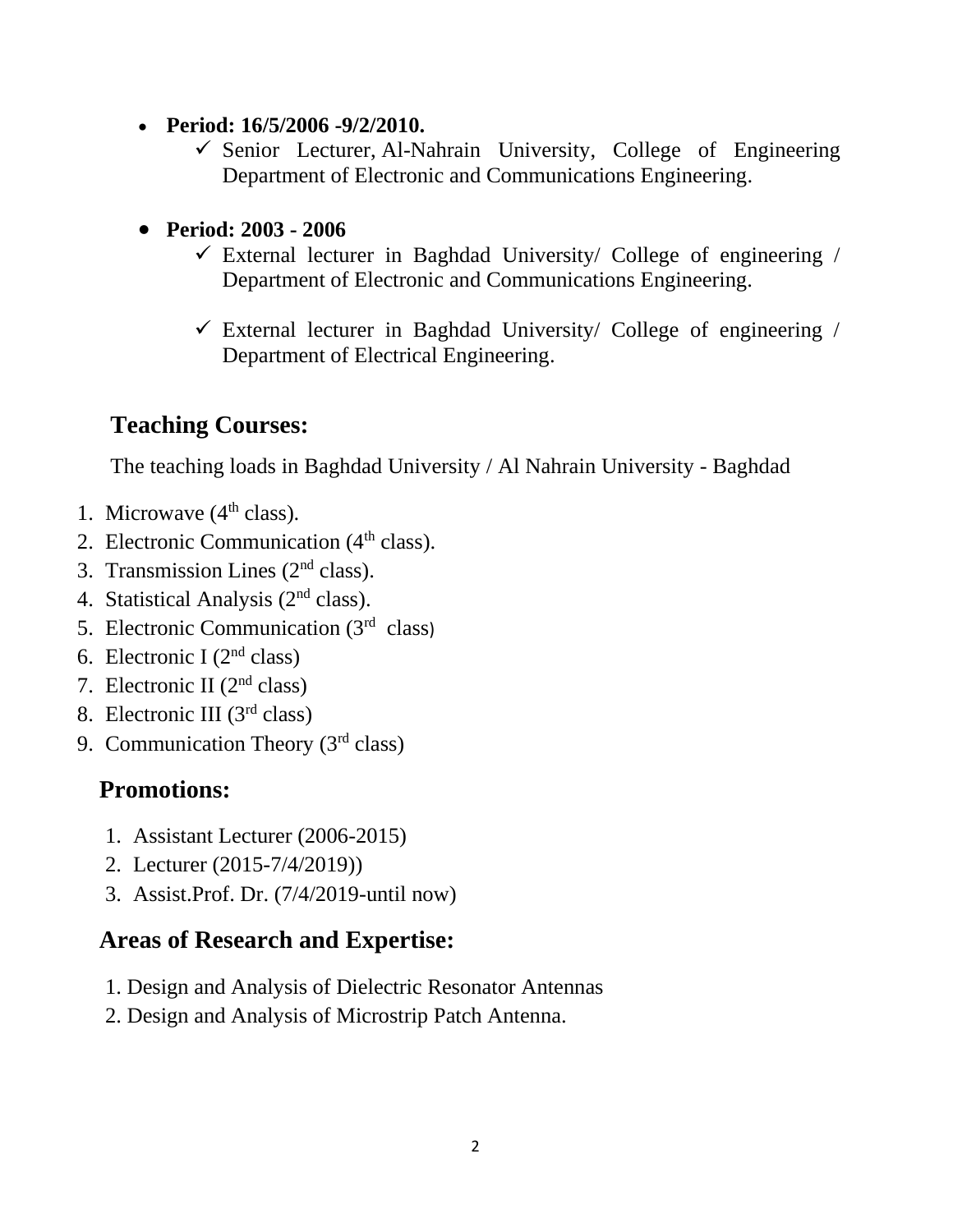#### **Computer Awareness:**

Software Packages: MATLAB, CST Microwave Studio, HFSS Word processor: WP60, Ms-Word.

**Member Ship:** Member of Iraqi Engineering Society, Baghdad-IRAQ since 1990.

### **Published Papers**

- 1- **A. H. Majeed** and A. S. Abdullah, "Aperture-Coupled Hexagonal Shaped Dielectric Resonator Antenna for Wideband Applications", Journal of Emerging Trends in Computing and Information Sciences, Vol. 4, No. 9, pp.675-678, September http://www.cisjournal.org, 2013.
- 2. **A. H. Majeed**, A. S. Abdullah, F. Elmegri, K. H. Sayidmarie, R. A. Abd-Alhameed, and J. M. Noras, "Aperture-Coupled Asymmetric Dielectric Resonators Antenna for Wideband Applications", IEEE Antenna and Wireless Propagation Letters, Vol. 13, pp. 927-930, 2014. **ISI/ Scopus Ranking**
- 3. **Asmaa . H. Majeed**, A. S. Abdullah, K. H. Sayidmarie, R. A. Abd-Alhameed, "Two Elements Elliptical Slot CDRA Array with Corporate Feeding For X-Band Applications", Iraq J. Electrical and Electronic Engineering,Vol. 10, No.1,2014.
- 4.**A. H. Majeed,** A. S. Abdullah, R. A. Abd- Alhameed , and K. H. Sayidmarie, " MIMO Antenna Array Using Cylindrical Dielectric Resonator for Wideband Communication Applications," International Journal for Electromagnetic and Applications, Vol. 4, No. 2, 2014. **ISI/ Scopus Ranking**
- 5. **Asmaa H. Majeed,** Abdulkareem S. Abdullah, Khalil H. Sayidmarie, Raed A. Abd-Alhameed, Fauzi Elmegri, and James M. Noras, "Compact Dielectric Resonator Antenna with Band-Notched Characteristics for Ultra-Wideband Applications" , Progress In Electromagnetic Research C,Vol. 57, 137–148, 2015.
- 6. **A. H. Majeed**, A. S. Abdullah, F. Elmegri, K. H. Sayidmarie, R. A. Abd-Alhameed, and J. M. Noras, " Dual Segment S-shaped Aperture-Coupled Cylindrical Dielectric Resonator Antenna for X-Band Applications," IET Microwaves, Antennas & Propagation, Vol. 9, Iss. 15, pp. 1673–1682. **ISI/ Scopus Ranking**
- 7.**A. H. Majeed**, A. S. Abdullah, F. Elmegri, K. H. Sayidmarie, R. A. Abd-Alhameed, and J. M. Noras, "Balanced dual-segment cylindrical dielectric resonator antennas for ultra-wideband applications", IET Microwaves, Antennas & Propagation, Vol. 9, Iss. 13, pp. 1478–1486. **ISI/ Scopus Ranking**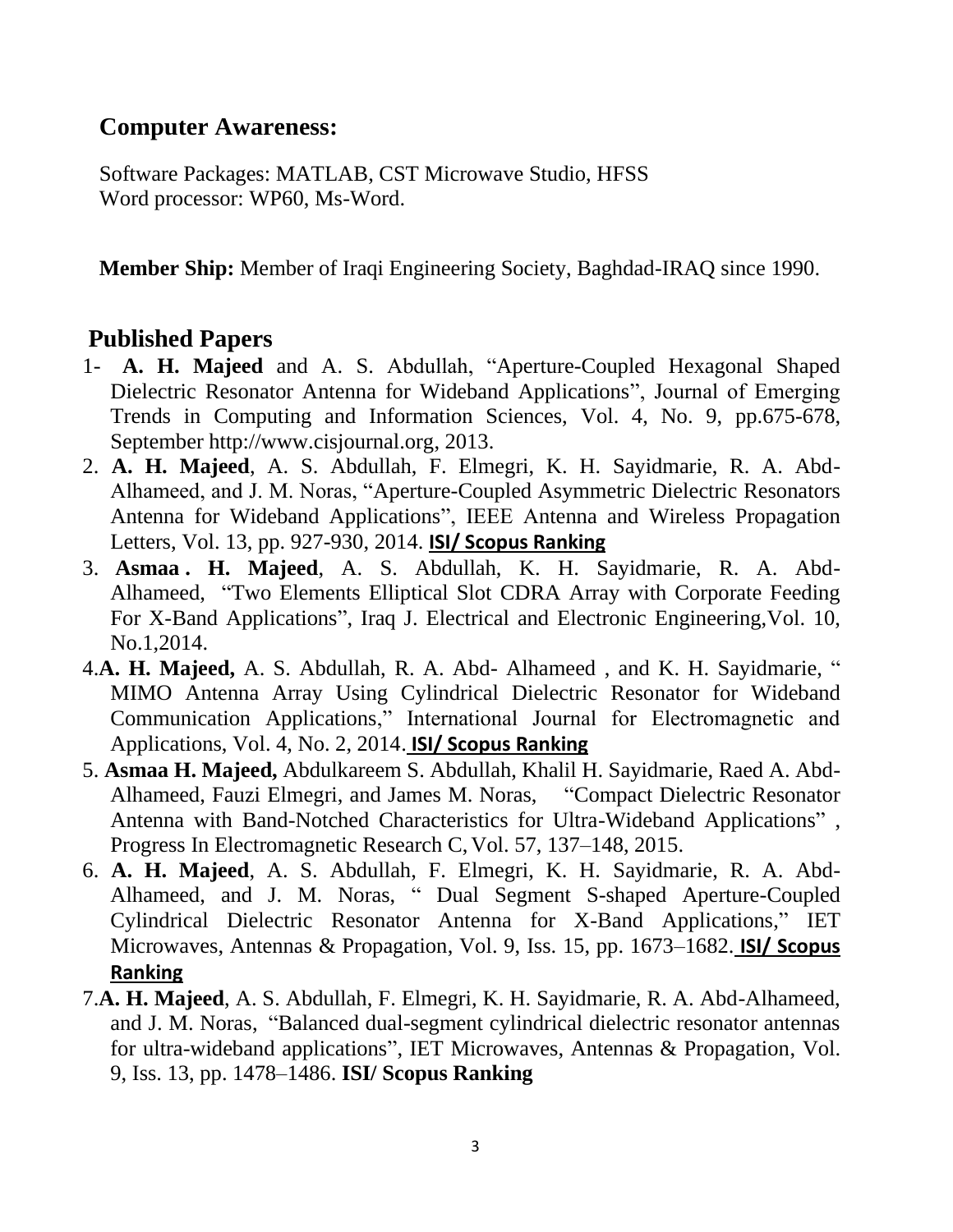- 8. **A. H. Majeed** , "Design and Analysis of Proximity Coupled and Aperture Coupled Circular Patch Antennas for WLAN Applications", Journal of Emerging Trends in Computing and Information Sciences, Vol. 7, No. 1 January 2016.
- 9. Rameez Asif, M. S. Binmelha, Asmaa Hameed, " Effects of Transmit Diversity on a Discrete Wavelet Transform and Wavelet Packet Transform-based Multicarrier Systems", International Journal of Computer Applications (0975 – 8887) Volume 178 , No.6, November 2017.
- 10. **A. H. Majeed**, K. H. Sayidmarie "Extended Bandwidth Microstrip Circular Patch Antenna for Dual Band Applications", International Journal of Electrical and Computer Engineering, Vol. 8, No.2,2017. **ISI/ Scopus Ranking**
- 11. **A. H. Majeed**, K. H. Sayidmarie ," UWB elliptical patch monopole antenna with dual-band notched characteristics", International Journal of Electrical and Computer Engineering,Vol.9, No.5,2019. **ISI/ Scopus Ranking**
- 13. **A. H. Majeed**, "Investigation of BER Characteristics of Hexagonal Multicarrier Modulation in the Presence of System Impairments", Journal of communications, Vol.14, No.7, 2019
- 14**. A, H. Majeed**, K. H. Sayidmarie" Flower Shaped Elliptical Patch Antenna for UWB Applications", International Journal of Microwave and Optical Technology, Vol.15, No. 2,2020. **ISI/ Scopus Ranking**.
- **15**. Hasn Mahmood Khudair, Taif Alawsi, Anwaar A. Aldergazly, **A. H. Majeed**," Design and Implementation of Aerial Vehicle Remote Sensing and Surveillance System, Dehazing Technique Using Modified Dark Channel Prior", Advances in Science, Technology and Engineering Systems Journal (ASTESJ), Volume 5, Issue 5, Page No 1111-1117, 2020.**ISI/ Scopus Ranking**

#### **International Conference (Scopus)**

- 1. **A.H. Majeed**, A.S. Abdullah, F. Elmegri, E.M. Ibrahim*,* K.H. Sayidmarie, R.A. Abd-Alhameed, "Rectangular Slot Fed Asymmetric Cylindrical Dielectric Resonators Antenna for Wideband Applications" , Antennas and Propagation Conference (LAPC), Loughborough ,UK, pp.1-9, 10-11Nov. ,2014.
- 2. **A.H. Majeed**, K.H. Sayidmarie, A. Alhaddad ,F. M. A. Abdussalam, R. A. Abd-Alhameed, "A Microstrip-Fed Pentagon Patch Monopole Antenna for Ultra Wideband Applications" , Proceedings of the Sixth International Conference, 2015 Internet Technologies and Applications (ITA), UK.